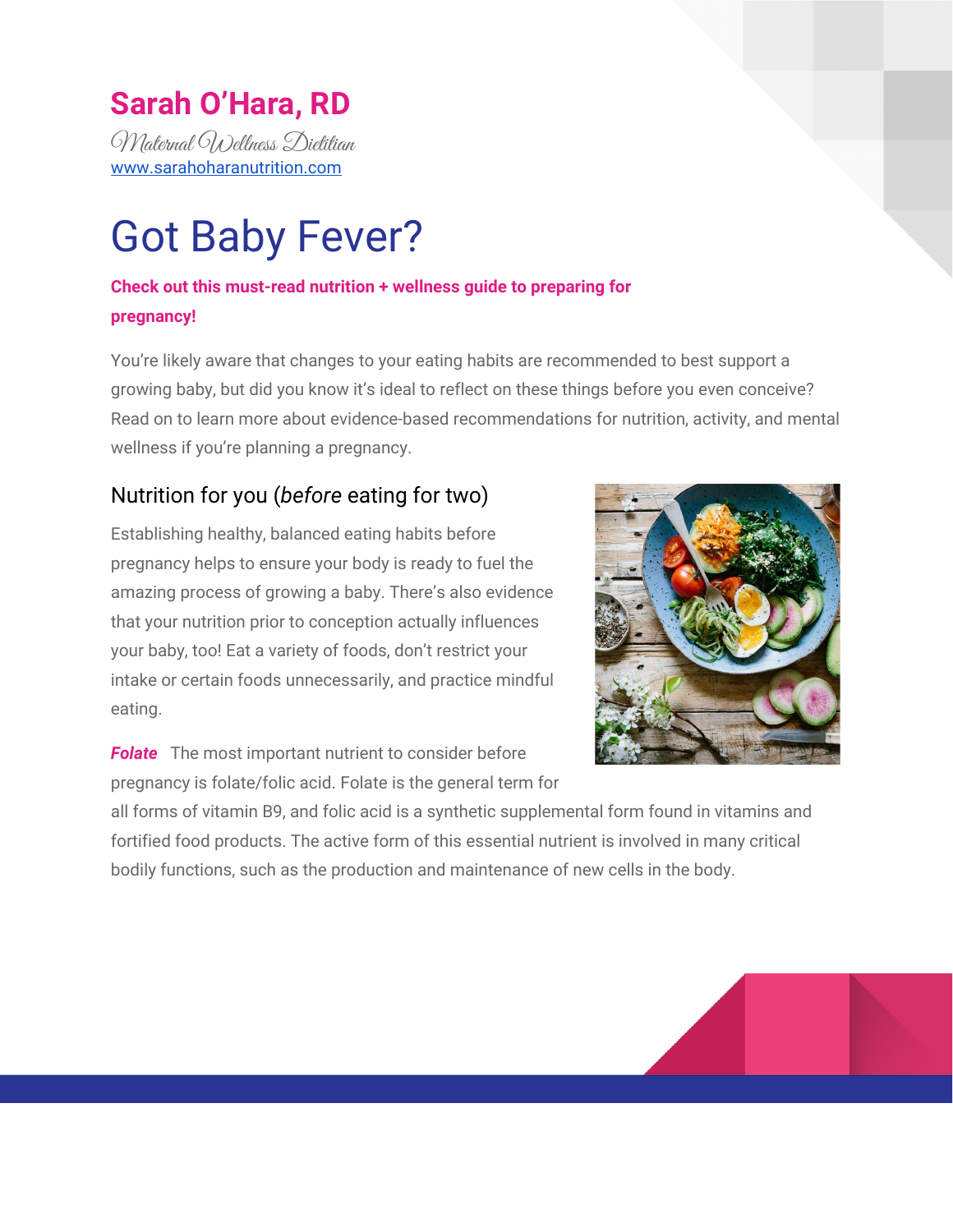All forms of folate/folic acid significantly reduce risk of spinal cord defects (neural tube defects; NTDs) when consumed in adequate amounts before conception and throughout pregnancy. But more isn't necessarily better - the dose matters, as both too little and too much is not ideal. It's recommended that women who might become pregnant supplement with folic acid, which is best taken with food.

Ideally, begin supplementing at least three months prior to conceiving. Take 400 micrograms (0.4mg) daily if your Body Mass Index is  $30\text{kg/m}^2$  or less, and your doctor or midwife has indicated you have an otherwise low risk of experiencing a NTD pregnancy. You might consider taking the active form of folate if you have any infertility history, recurrent miscarriage, or a known genetic variant that reduces your body's conversion of folic acid to the active form (two copies of the MTHFR mutation) - see the FAQ Section (page 4) for more details.

Women at moderate risk for a NTD pregnancy are recommended to take 1000 micrograms (1mg) of folic acid daily; a few examples include if you have Crohn's, Colitis, active Celiac Disease, previous gastric bypass surgery, diabetes, or if you take certain prescription medications. It's also found that women with a pre-pregnancy BMI of  $>$ 30kg/m<sup>2</sup> benefit from this dose of folate.

The highest recommended dose of 5mg daily is only indicated if you have experienced a previous NTD pregnancy, or if you/your partner has a personal NTD history.

Folic acid supplementation is recommended throughout pregnancy and breastfeeding, so don't ditch your supplement too soon. It can be difficult to consistently meet your requirements through food alone. (According to Health Canada, over 75% of women consume less than the amount required for pregnancy.) It's still safe to consume folate-rich foods on top of your supplement, like leafy greens, citrus fruits, asparagus, broccoli, legumes, and fortified grain products. A multivitamin, prenatal multivitamin, or folic acid on its own are all options; check the label and discuss with your obstetric provider or Maternal Wellness Dietitian if you're uncertain

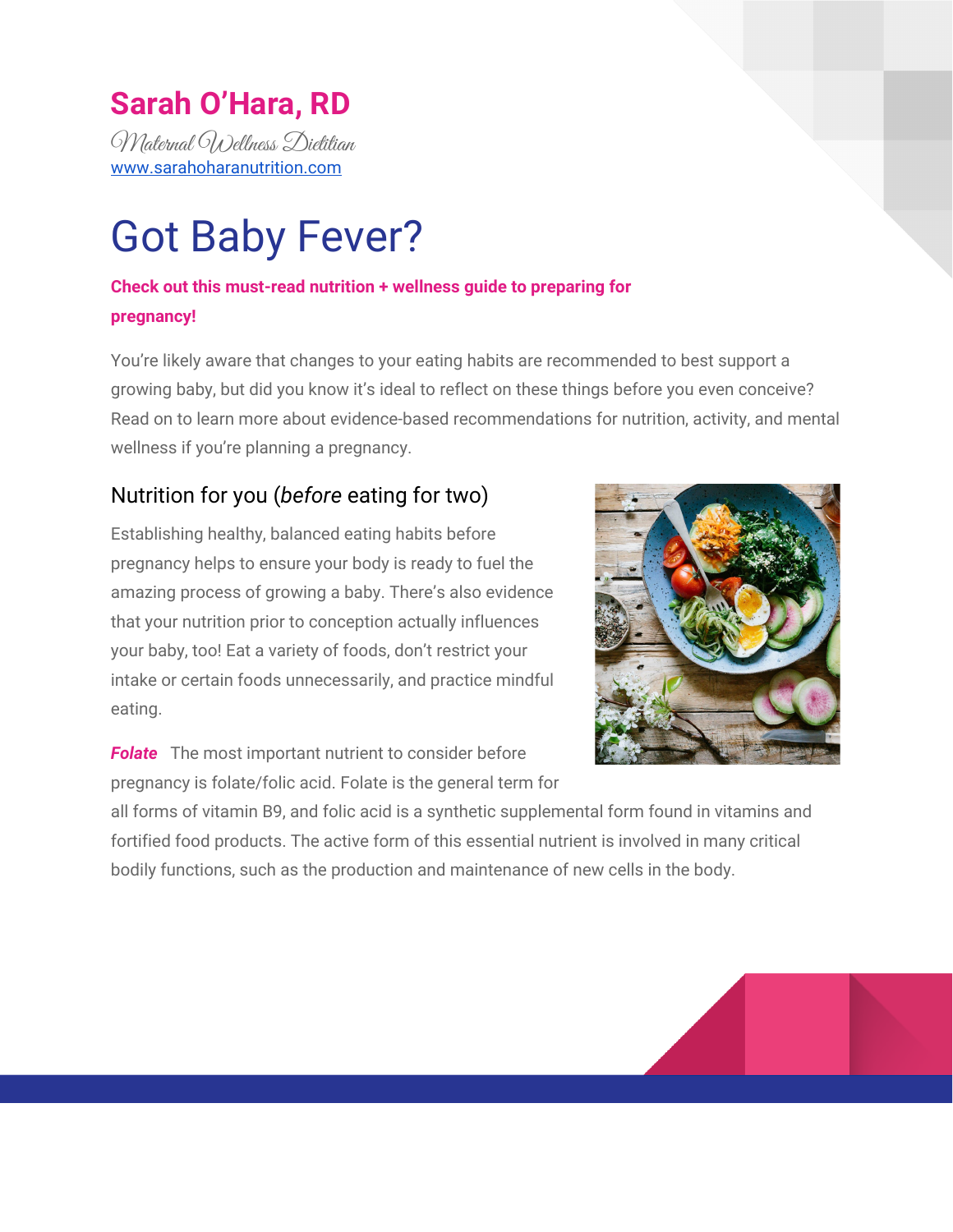how to best meet your requirements. Do not take multiple tablets of multivitamins to meet folate requirements.

**Vitamin D** The sunshine vitamin is one that most Canadians don't get enough of without supplementation, and some recent research shows that vitamin D insufficiency in a mom-to-be before conception and in early pregnancy may increase baby's future asthma risk. Most multivitamins and prenatal vitamins contain vitamin D, but many health experts agree that a higher dose of 1000-2000IU per day is needed for most Canadians to have optimal vitamin D levels. Low vitamin D in dad-to-be has also been linked to reduced sperm motility and low testosterone, so it's wise for you both to be supplementing in the weeks and months before conceiving (and throughout pregnancy/breastfeeding). Don't take more than 4000IU daily from all supplemental sources without medical supervision.

*Plant-based diet?* If you follow a vegan, vegetarian, or semi-vegetarian diet, or have history of anemia, ask your physician about getting a blood test to confirm your body's pre-pregnancy iron and vitamin B12 stores are optimal. Most women have these tested at some point in pregnancy as well, since these nutrients will be extra important as your body begins to amp up its red blood cell production to support a growing baby.

*Alcohol* Evidence shows modest intake of 1-2 standard drinks per occasion doesn't seem to pose a significant risk to baby, but there is no official safe alcohol intake for a mama-to-be since a well-designed scientific study has obvious ethical concerns and because individual women respond differently to the same quantity of alcohol. And since many women don't discover their pregnancy until several weeks in, it's best to err on the side of caution.

It's also not a bad idea for *both* parents-to-be to limit intake of alcoholic beverages if you're trying to get pregnant. A recent study found the number of drinks per occasion regularly taken

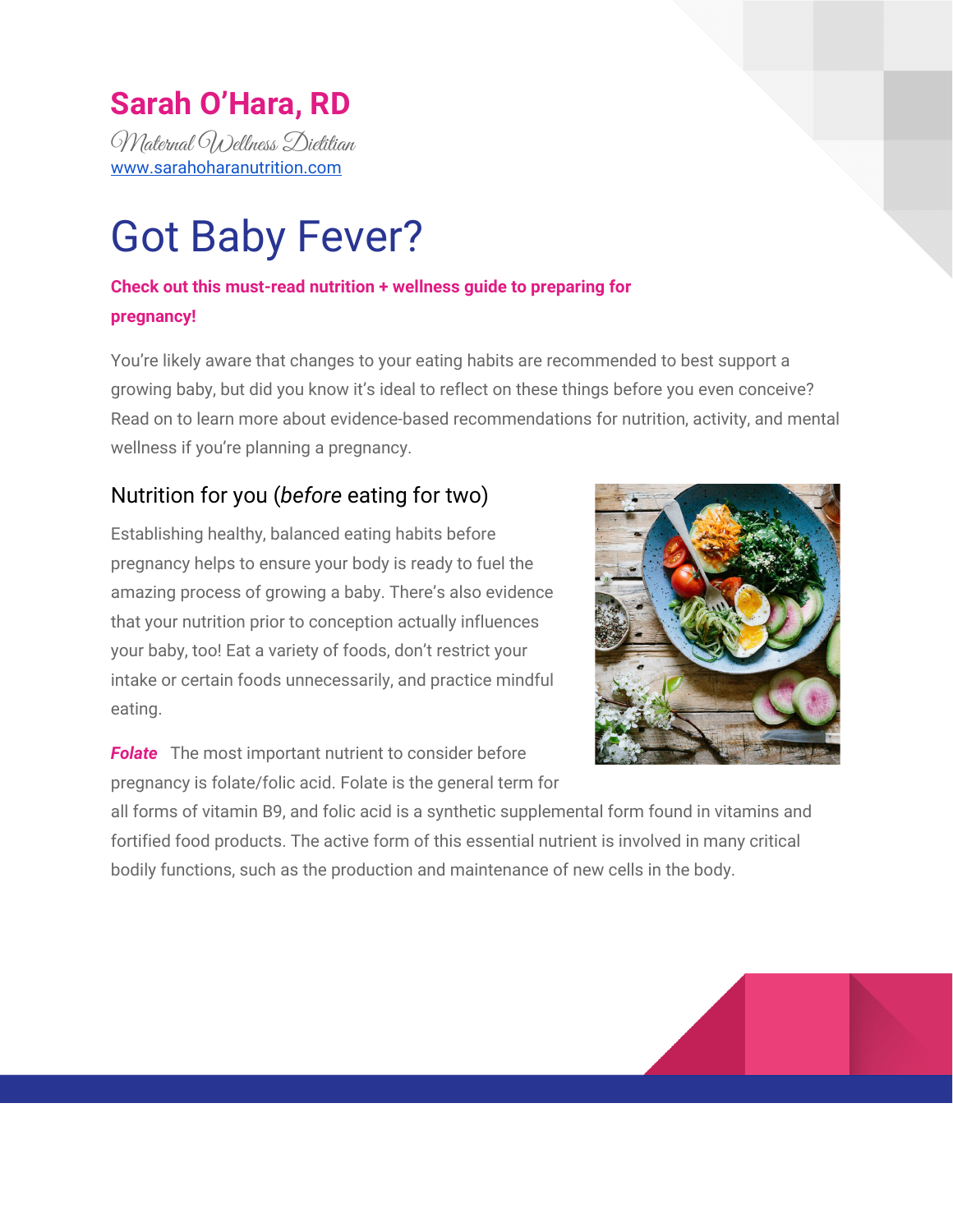by dad in the months before conception increased baby's chances of a smaller head size at birth, but this research has yet to be studied robustly. In my opinion, it reminds us that baby is very likely affected by the health habits of both parents (and/or donors) in the months leading up to conception.

*Beware of misinformation* Learn from reputable sources about which foods + beverages you should limit or avoid during pregnancy, so when the time comes you're eating safely. Chat with a Registered Dietitian if you've got questions/concerns about your eating habits or nutrition status. I offer personalized pre-conception and fertility nutrition consultations, if you feel a comprehensive look at your personal dietary/lifestyle might be beneficial!

#### **FAQ: Are some vitamins/supplements better than others?**

The regulations for supplements sold in Canada are not as rigorous as those for prescription medications, but the rules that do exist are certainly better than none. Check the packaging to be sure the product you choose has a Natural Health Product number (NHP). Generic brands can be a cost effective option. Supplements derived from natural sources aren't necessary, but if you choose one be sure it contains an NHP number and discuss with a qualified health professional before you start taking it (some natural source supplements also contain herbs that are unsafe for pregnancy). Remember that not all natural ingredients are good, and not all synthetic ones are bad; what's most important is that all ingredients are evaluated for safety. Ask your Doctor, Pharmacist, or Dietitian for more information.

#### **FAQ: I've heard many women can't properly absorb/use folic acid. What's the deal?**

Folic acid and folate from supplements/food are not the biologically active forms of this B-vitamin. The body converts these into an active form, L-methylfolate (also called Metafolin or

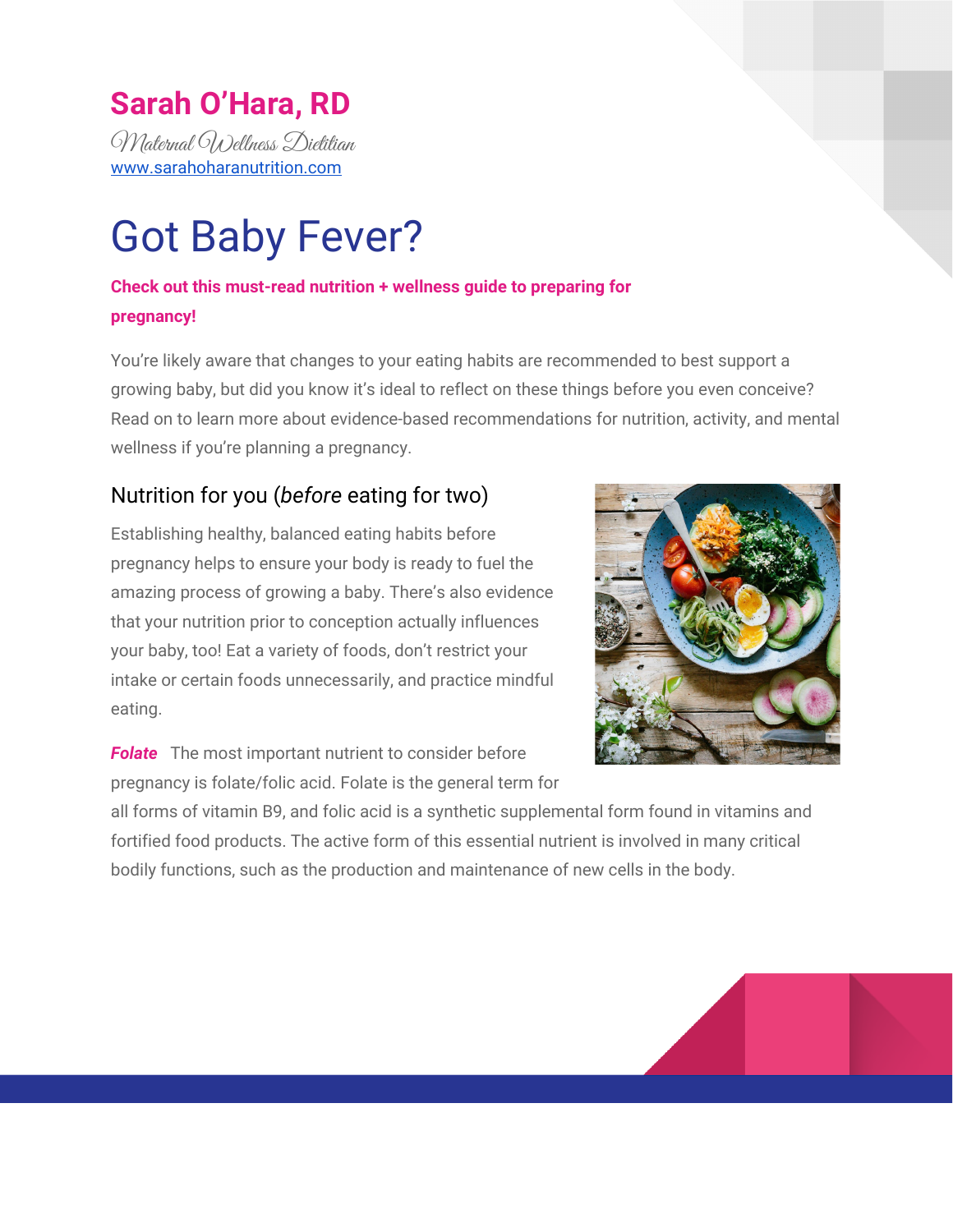Quatrefolic). Genetic testing can provide personalized information about your body's ability to convert folic acid and folate into the active L-methylfolate, however it is an expensive test and not covered by health care.

Many women carry a gene that reduces folic acid/folate conversion to its active form in the body, but only women who carry *two* copies of this gene are thought to convert inadequate folate for optimal functioning of the body. There isn't enough evidence yet to say whether women carrying this gene should be supplementing with L-methylfolate instead of folic acid. If you do choose to supplement with L-methylfolate, a daily dose of 400 micrograms (0.4mg) meets recommendations for low-NTD risk women, and minimizes your chances of side effects found at higher doses. If you want to know more, you can always check with your Doctor, Midwife, or Maternal Wellness Dietitian for guidance on appropriateness and dosage before starting on a supplement.

## Move yo' body



Prioritizing physical activity before getting pregnant has so many potential benefits for both your physical and mental health. Regular exercise boosts mood and well being, improves sleep quality, gives you physical stamina, and provides a great big long list of other health perks.

Getting into an activity routine before you're

pregnant improves the chances that you'll also remain active throughout pregnancy. And unless you experience certain pregnancy complications, activity throughout pregnancy will also help



#### 5